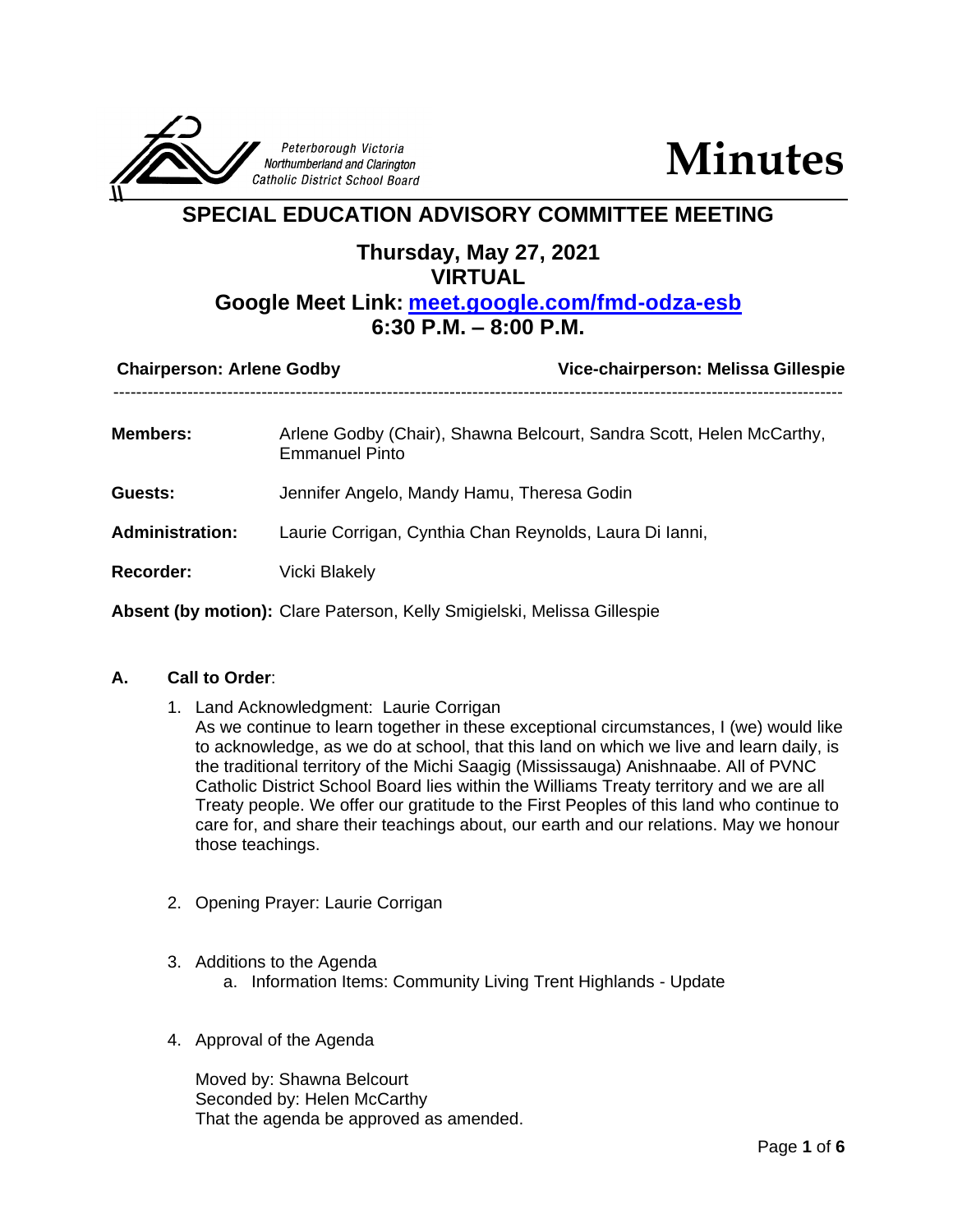Carried

5. Declaration of Conflicts of Interest

None noted.

6. Motion for Excusal from Attendance

Moved by: Emmanuel Pinto Seconded by: Helen McCarthy That Kelly Smigielski, Melissa Gillespie and Clare Paterson be excused from attendance at the May 27, 2021 Special Education Advisory Committee meeting. Carried

7. Motion for Approval of the Minutes of April 29, 2021 Meeting.

Moved by: Sandra Scott Seconded by: Shawna Belcourt That the minutes of the Special Education Advisory Committee Minutes held on April 29, 2021 be approved as presented.

Carried

8. Business Arising from the Minutes:

The 5 AODA policies were approved at the Policy Committee meeting held April 20, 2021. The policies approved are as follows:

818 – [Accessibility and Barrier Free Learning and Work Environment –](https://www.pvnccdsb.on.ca/wp-content/uploads/2021/04/818-AP-Accessibility-and-Barrier-Free-Learning-and-Work-Environment-Employment.pdf) Employment 819 – [Accessibility and Barrier Free Learning and Work Environment –](https://www.pvnccdsb.on.ca/wp-content/uploads/2021/04/819-AP-Accessibility-and-Barrier-Free-Learning-and-Work-Environment-Information-and-Communication.pdf) Information [and Communication](https://www.pvnccdsb.on.ca/wp-content/uploads/2021/04/819-AP-Accessibility-and-Barrier-Free-Learning-and-Work-Environment-Information-and-Communication.pdf) 820 – [Accessibility and Barrier Free Learning and Work Environment –](https://www.pvnccdsb.on.ca/wp-content/uploads/2021/04/820-AP-Accessibility-and-Barrier-Free-Learning-and-Work-Environment-Transportation.pdf) **[Transportation](https://www.pvnccdsb.on.ca/wp-content/uploads/2021/04/820-AP-Accessibility-and-Barrier-Free-Learning-and-Work-Environment-Transportation.pdf)** 821 – [Accessibility and Barrier Free Learning and Work Environment –](https://www.pvnccdsb.on.ca/wp-content/uploads/2021/04/821-AP-Accessibility-and-Barrier-Free-Learning-and-Work-Environment-Design-of-Public-Spaces.pdf) Design of

[Public Spaces](https://www.pvnccdsb.on.ca/wp-content/uploads/2021/04/821-AP-Accessibility-and-Barrier-Free-Learning-and-Work-Environment-Design-of-Public-Spaces.pdf) 822 – [Accessibility and Barrier Free Learning and Work Environment –](https://www.pvnccdsb.on.ca/wp-content/uploads/2021/04/822-AP-Accessibility-and-Barrier-Free-Learning-and-Work-Environment-Customer-Service.pdf) Customer **[Service](https://www.pvnccdsb.on.ca/wp-content/uploads/2021/04/822-AP-Accessibility-and-Barrier-Free-Learning-and-Work-Environment-Customer-Service.pdf)** 

#### **B. Recommended Actions/Presentations**:

1. Remarks: Chair – Arlene Godby

As we are coming to the end of school year be mindful of the planning as we transition to next. In correspondence we will discuss a letter related to gaps in funding, it is important that the committee come together and decide if this is a letter they would like to support. If the letter is supported it would proceed to the next board meeting in June.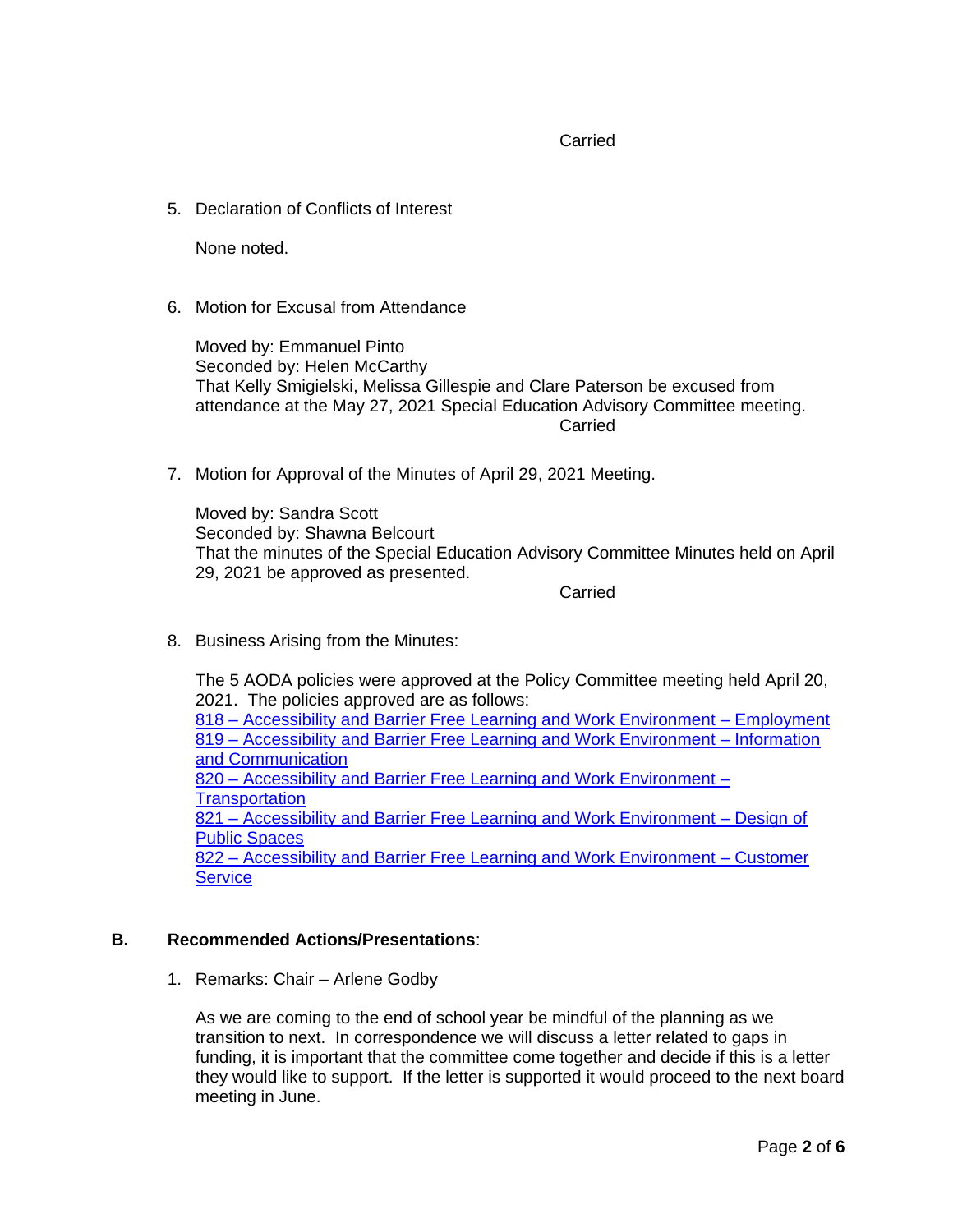2. Remarks: Superintendent of Learning/Special Education Services – Laurie Corrigan

Virtual learning from home continues across PVNCCDSB for staff and students, we commend them for their adaptability and dedication during the school shutdowns.

Nurturing Hope was the theme for 2021 Catholic Education Week, having Student Leaders honoured from each school. Children's Mental Health Week coincided with Catholic Education Week dates.

Postings have gone out for the summer programs similar to last year. PVNCCDSB will be offering Special Education Support for Summer Learning, Continuity of Well Being, After School Skills Development Program, and Transitions Program.

Work continues on the budget, which will be brought to the next meeting along with Superintendent of Business Isabel Grace. As well, a letter is being brought forward at this meeting, for endorsement from the committee in regards to moving available funding forward earlier than last year, including stabilization funding and Covid-19 funding that we will not be receiving this year.

Anti-racist training continues to move forward, with Monte Molepo presenting to secondary principals and teachers on the recent secondary PA Day. De-streaming of grade 9 math continues.

The Catholic Parent Engagement Committee (CPEC) meeting was well attended with approximately 200 parents for the presentation from Dr. Joti Samra speaking on support of strategies helping our students during the pandemic.

Asymptomatic testing in schools continues as well as vaccinations, with the hopes that staff can receive their second doses by September. Work is underway with the local health unites in regards to students 12 – 17 being vaccinated, at this time use of schools is not required for these purposes.

The consultation for the Strategic Priorities has wrapped up, and now is tasked to the senior team to plan and recommend for September aligning with CSIPSAWB.

National Accessibility Awareness Week (NAAW) commences next week which Laura Di Ianni will speak to further later in the meeting.

Prayers were asked for a student of St. Elizabeth CES with medical complexities that passed away recently. Prayers for her, her family and school staff at this difficult time.

3. Update from Trustees:

Emmanuel Pinto

Asked for prayers as we come towards the end of this school year and planning for the upcoming one.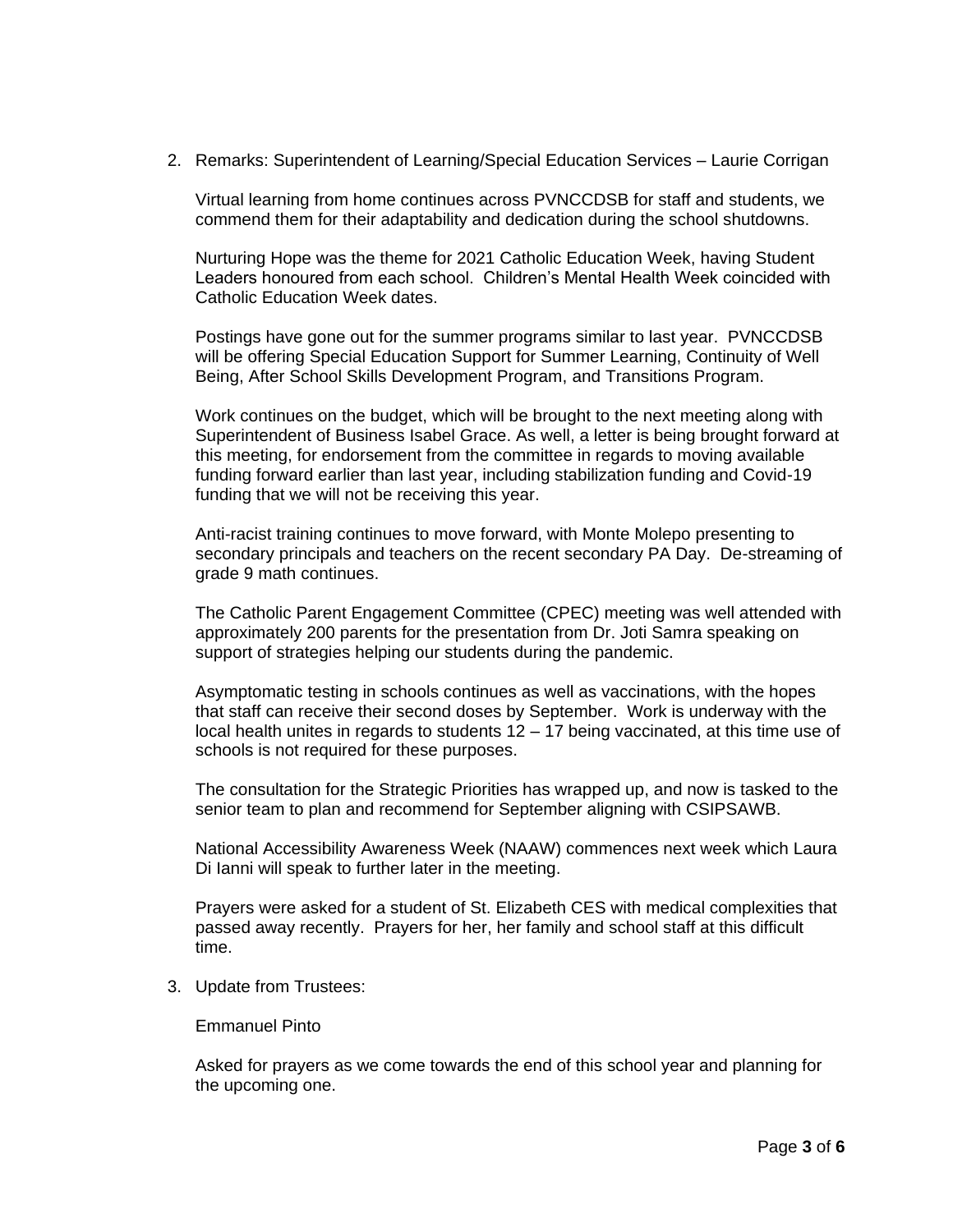#### Helen McCarthy

The 'What is Autism' video from Holy Trinity CSS was presented at the Board meeting and was thoroughly appreciated by the board.

#### 4. [Special Education Plan](https://www.pvnccdsb.on.ca/wp-content/uploads/2020/11/2020-Special-Education-Plan.pdf) Review and Ministry Checklist - June SEAC Meeting

Members were asked to review the Special Education Plan in preparation for the June meeting. This year's checklist has not been received from the Ministry yet, but the hope is to have it before the next SEAC meeting to be reviewed with the committee.

#### **C. Discussion Items:**

#### A. SEAC Meeting Presentations

1. Teacher of the Blind – Theresa Godin, Itinerant Teacher, Blind Education

Theresa Godin gave a general overview of the role of the itinerant teacher of the visually impaired and examples of the spectrum of vision needs within the board. Blind/low vision children are a small population of students, but are impacted profoundly by the impairment in regards to education. Students are supported in multiple ways, including direct support, indirect support through staff and functional vision assessments.

Direct support to students is given through developing alternative IEP goals and teach lessons. Indirect service is provided by providing professional development, putting accommodations in place, training with assistive technology and equipment as well as ongoing collaboration. Assessments assess the functional vision for the student within their educational setting. IEP recommendations and accommodations for learning material and equipment, applications and print size are made at this time.

The itinerant teacher services a variety of visual impairments within our board. Categories of service include braille users (both dependent upon now, or with a degenerative disorder that will be in the future), low vision, cortical vision impairment (most common at PVNC) and visual perceptual disorders.

Vision very important in communication and self regulation skills.

#### Discussion Items from the presentation:

The committee discussed the key learnings from the presentation, including the importance of the early detection and communicating with families about support available. Secondary students mentoring elementary and connecting families with local support groups and/or hosting an event for families of students with visual impairment was discussed. The group also requested a Did You Know go out to families during National Accessibility Awareness Week in regards to visual impairment.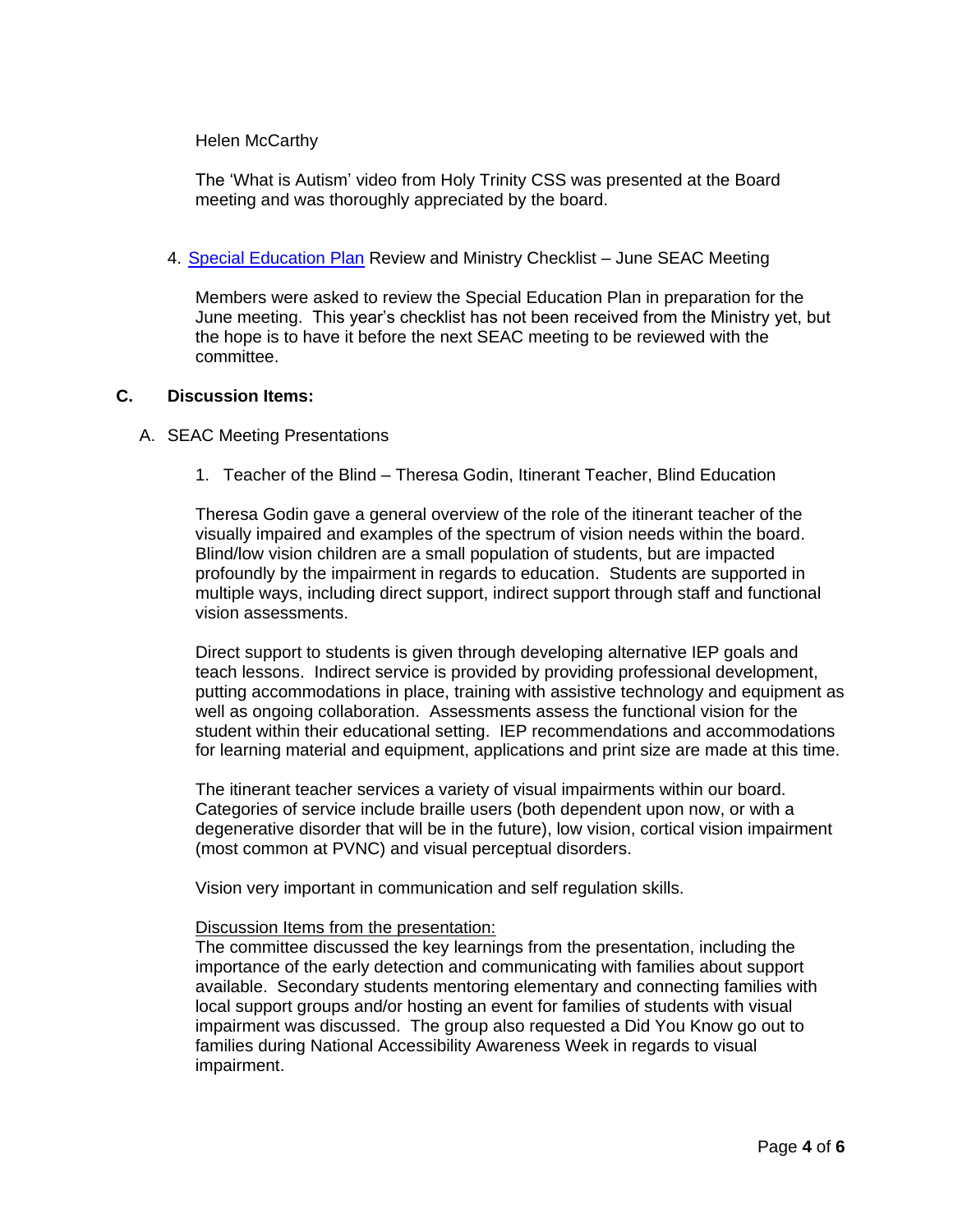2. National Accessibility Awareness Week (NAAW)

Laura Di Ianni spoke on the plans for NAAW and provided an update. The theme this year is creating and maintaining inclusive communities and runs from May 30 – June 5. Resources have been offered to challenge attitudinal barriers. The themes addressed throughout the week are as follows; social accessibility, environmental accessibility, red shirt day (in recognition of Easter Seals), communication accessibility, and finally academic accessibility. The board and schools will be promoting this throughout the week. Resources for all schools and grade levels have been sent out to schools.

- B. Correspondence Items:
	- 1. PVNCCDSB Draft Letter to the Minister of Education The draft letter was read to the committee, discussed and revised.

Moved by: Sandra Scott Seconded by: Shawna Belcourt That Special Education Advisory Committee support the Letter to the Minister of Education as amended.

Carried

- C. Information Items:
	- 1. Information items/updates were received by the following organizations as per the attachments to the May 27, 2021 Agenda Package:
		- i. Autism Ontario Update
		- ii. Down Syndrome Association of Peterborough Update
		- iii. Grandview Kids Update
		- iv. Community Living Trent Highlands Update
- D. Old Business:
	- 1. PAAC Survey Recommendations from previous [Minutes of March 25, 2021](https://www.pvnccdsb.on.ca/wp-content/uploads/2018/08/SEAC-Minutes-March-25-2021.pdf)

The committee discussed suggestions from the previous survey reccomendations. Ideas were reviewed to encourage membership including website/social media blasts, sending local organizations and agencies invitations with the terms of reference, and parent members. The group decided to review the Terms of Reference in regards to membership and bring back some ideas to the June meeting.

Moved by: Shawna Belcourt Seconded by: Emmanuel Pinto That the Special Education Advisory Committee meeting be extended from 8:00 p.m. to 8:10 p.m.

**Carried**